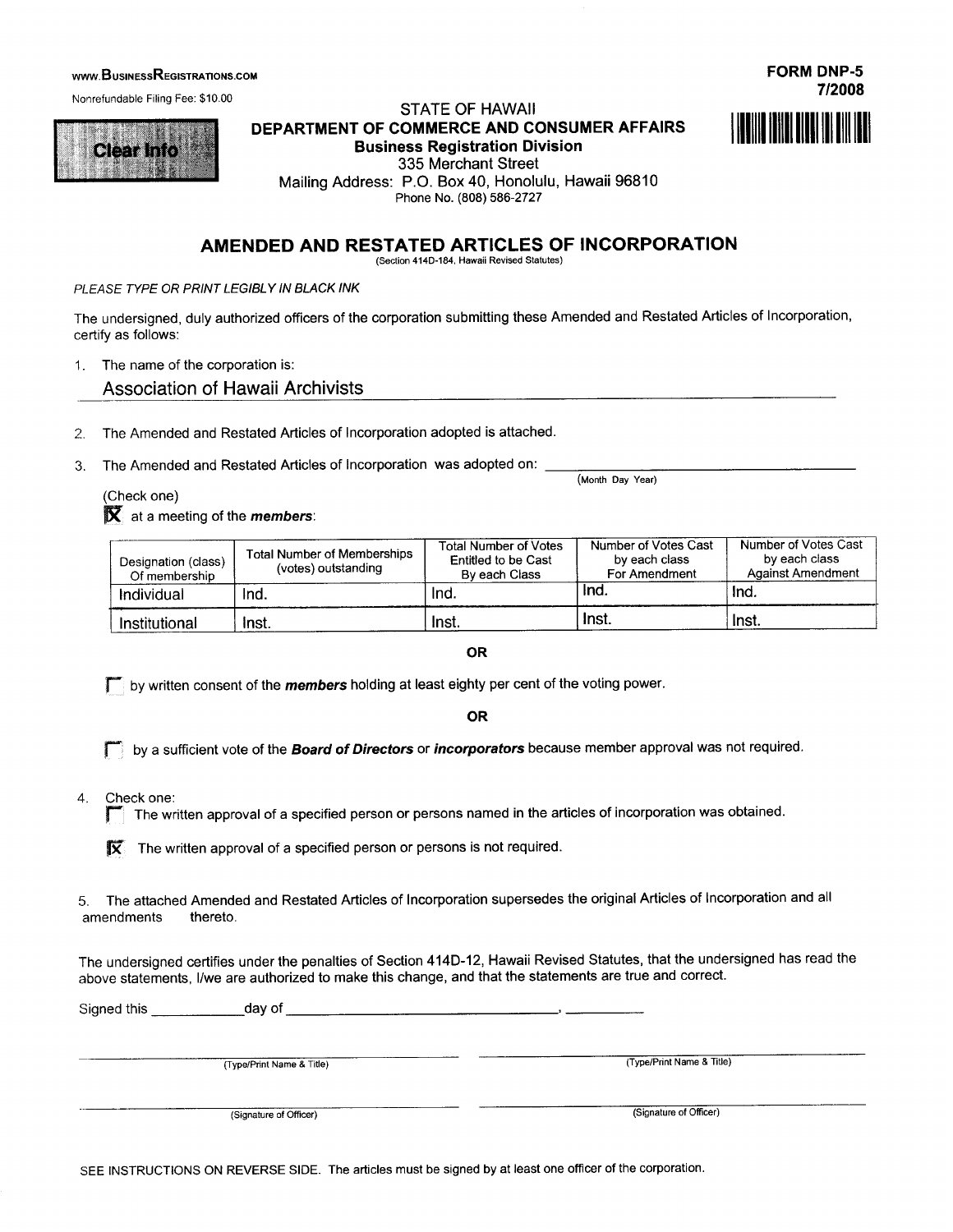## AMENDED AND RESTATED

# ARTICLES OF INCORPORATION

# **ASSOCIATION OF HAWAI`I ARCHIVISTS**

(A Hawaii nonprofit corporation)

## **ARTICLE I**

## **CORPORATE NAME**

The name of the Corporation is Association of Hawai`i Archivists (referred to in these articles of incorporation as the "Corporation").

## **ARTICLE II**

## **PRINCIPAL OFFICE; REGISTERED AGENT; INCORPORATORS**

Section 2.1 Mailing Address of Principal Office. The mailing address of the Corporation's principal office is P.O. Box 1751, Honolulu, Hawaii 96806.

Section 2.2 Registered Agent and Street Address For Service of Process. The Corporation shall have and continuously maintain in the State of Hawaii a registered agent who shall have a business address in this State. The agent may be a commercial registered agent authorized to transact business in this State, a person who has a place of business in this State, or the title of an officer or other person with the entity who has a business office in this State.

- 1) The Corporation's registered agent in the State of Hawaii is the President of the Corporation.
- 2) The street address of the place of business of the person in the State of Hawaii to which service of process and other notice and documents being served on or sent to the entity represented by the person may be delivered to is 110 N. Hotel Street, Honolulu, Hawaii 96817.

The State of Hawaii Department of Commerce and Consumer Affairs will have the most current information on the agent and address for service.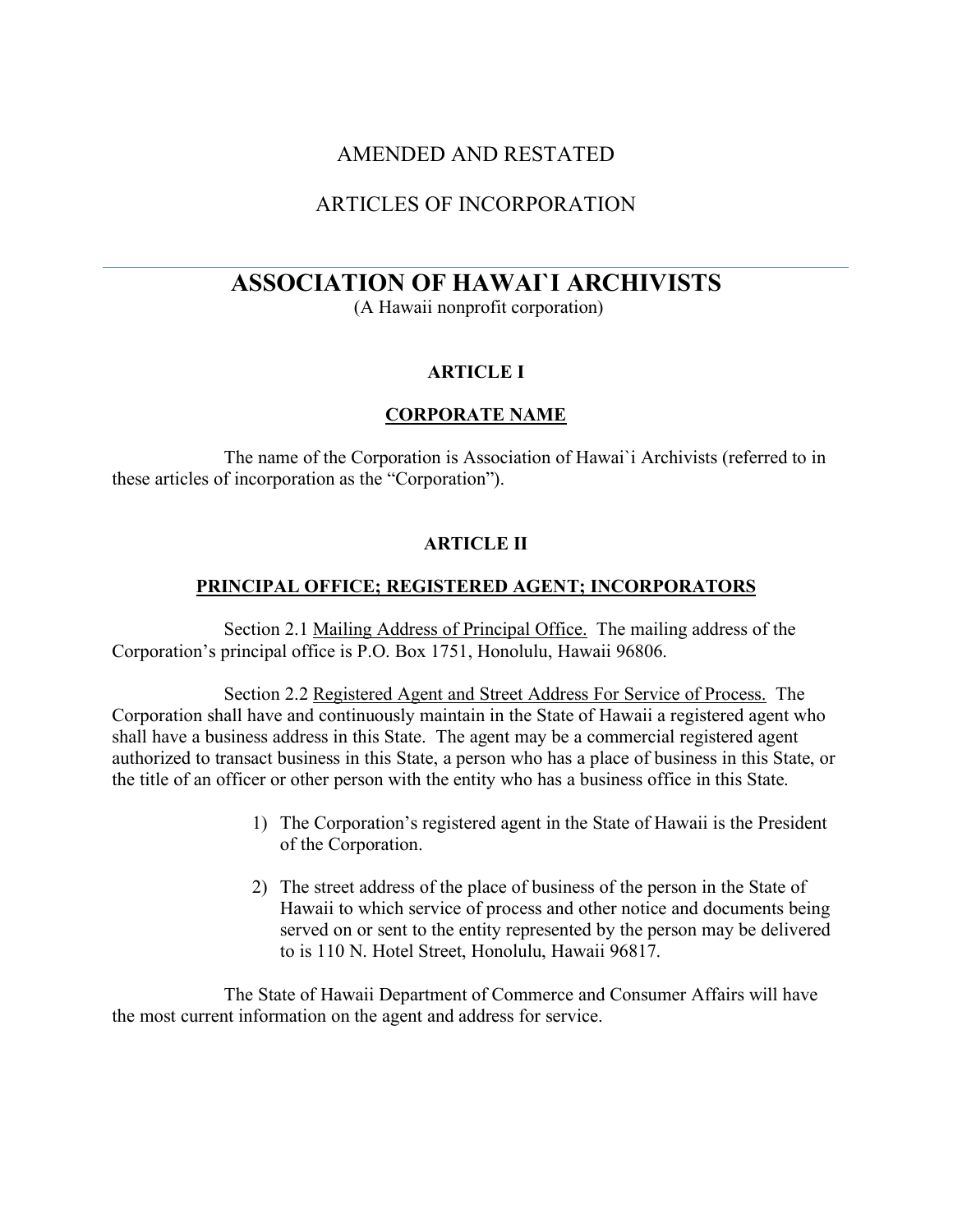Section 2.3 Incorporators. The names and addresses of the incorporators are as

follows:

Mary Ann Akao, 1114 Wilder Avenue, #504, Honolulu, Hawaii 96822. Susan Campbell, 1309 Kuuna Street, Kailua, Hawaii 96734.

## **ARTICLE III**

## **CORPORATE PURPOSES AND FORM OF ORGANIZATION**

Section 3.1 Purposes. The Corporation is organized exclusively for charitable, literary or educational purposes under Section 501(c)(3) of the Internal Revenue Code of 1986, or the corresponding provision of any future federal tax code, including for such purposes as follows:

- 1) To promote cooperation and exchange of information,
- 2) To disseminate information on research materials and archival methodology,
- 3) To provide a forum for the discussion of matters of common concern,
- 4) To collaborate with the Society of American Archivists in its objectives and with similar cultural and educational organizations in furtherance of the Corporation's exempt purposes.

 All such activities, and others for which nonprofit corporations may be incorporated under Chapter 414D, Hawaii Revised Statutes, shall be accomplished within the meaning of Section 501(c)(3) of the Internal Revenue Code.

## Section 3.2 Form of Organization.

 (1) The Corporation is not organized for profit and it will not authorize or issue shares of stock. No part of the net earnings of the Corporation shall inure in whole or in part to the benefit of, or be distributable to, private shareholders or individuals, except as allowed by law. The Corporation may pay a reasonable compensation to its directors or officers for services rendered to the Corporation in furtherance of its purposes; provided, that no such payment shall be deemed to be a dividend or a distribution of income or profit.

 (2) No substantial part of the activities of the Corporation shall be lobbying activities or otherwise attempting to influence legislation, and the Corporation shall not participate or intervene in (including the publishing or distribution of statements) any political campaign on behalf of or in opposition to any candidate for public office.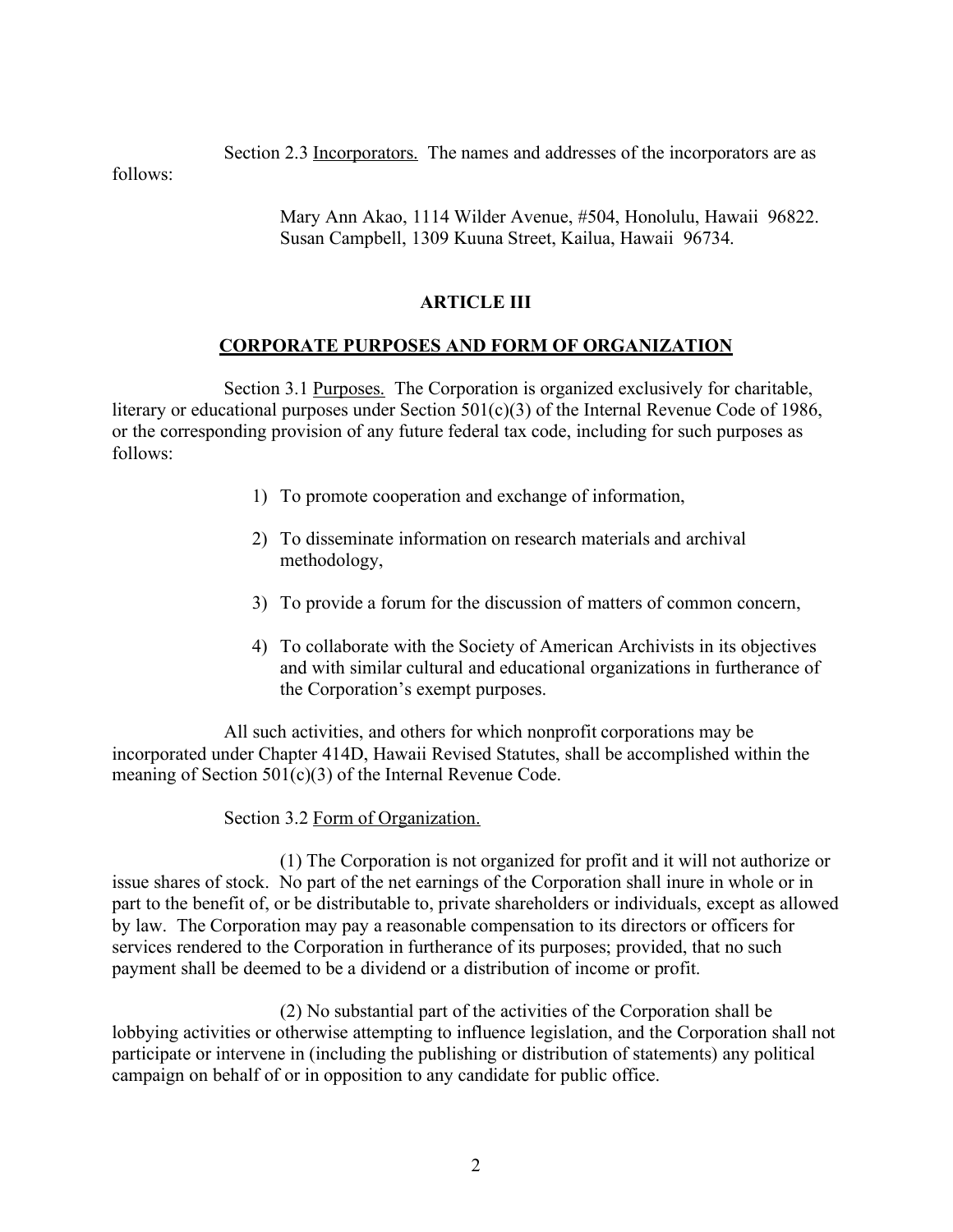(3) Notwithstanding any other provision in the articles of incorporation, the Corporation shall not carry on any activity not permitted to be carried on by a corporation exempt from federal income tax under Section 501(c)(3) of the Internal Revenue Code of 1986 (or the corresponding provision of any future federal tax code) or by a corporation, contributions to which are deductible under Section  $170(c)(2)$  of the Internal Revenue Code of 1986 (or the corresponding provision of any future federal tax code).

#### **ARTICLE IV**

#### **CORPORATE POWERS**

 The Corporation shall have and possess all the powers permitted to nonprofit corporations exempt from federal income tax under Section  $501(c)(3)$  of the Internal Revenue Code of 1986, or the corresponding provision of any future federal tax code, as allowed under the laws of the State of Hawaii and the Internal Revenue Code.

#### **ARTICLE V**

#### **CORPORATE LIFE**

The Corporation shall have perpetual duration.

#### **ARTICLE VI**

#### **DIRECTORS AND OFFICERS**

Section 6.1 Board of Directors. The Board of Directors shall consist of not less than three (3) individuals. The number of directors shall be fixed and the directors selected in accordance with the bylaws. The Board shall have and may exercise all the powers of the Corporation except as otherwise provided by the articles of incorporation, bylaws, or law.

Section 6.2 Officers. The Corporation shall have the officers described in the bylaws. The officers shall have the powers, perform the duties, and be selected at such time, in such manner, and for such terms according to the bylaws.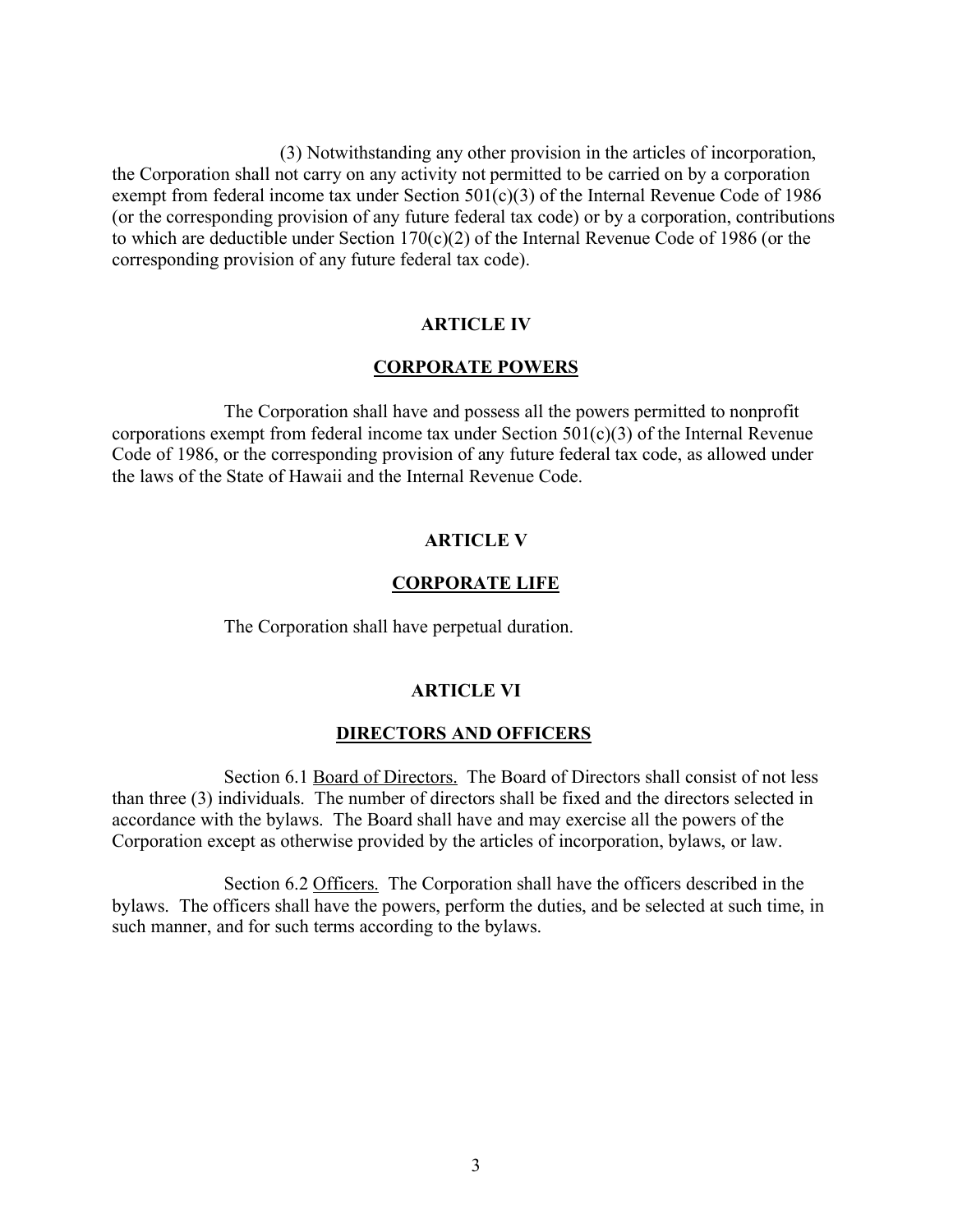#### **ARTICLE VII**

#### **LIABILITY AND INDEMNIFICATION OF DIRECTORS, OFFICERS, EMPLOYEES, AND AGENTS**

 Section 7.1 Limitation of Liability. No director of the Corporation shall be personally liable to the Corporation or the Members for monetary damages because of a breach of the director's duties to the Corporation and the Members; provided, that such liability shall not be eliminated as provided by law and in the following circumstances:

> (1) For breach of the director's duty of loyalty to the Corporation or the Members;

(2) For acts or omissions not made in good faith or that involve intentional misconduct or knowing violation of the law;

(3) For transactions from which a director derived an improper personal economic benefit;

(4) For any improper conflict of interest transaction with the Corporation in which a director had a direct or indirect interest;

(5) For any transaction in which a director received a loan or guaranty of obligation from the Corporation; or

(6) For any transaction where a director votes for or assents to an unlawful distribution.

 Section 7.2 Definitions. The definitions summarized below, which are further defined in the Hawaii Nonprofit Corporations Act (HRS 414D-159), apply to Section 7.3:

(1) "Director" means an individual who is or was a director of the

Corporation.

(2) "Expenses" includes counsel fees.

 (3) "Liability" means the obligation to pay a judgment, settlement, penalty, fine, or reasonable expenses actually incurred with respect to a proceeding.

 (4) "Official capacity" means with respect to a director, the office of director in the Corporation and with respect to an officer, employee, or agent of the Corporation who is not a director, the office in the Corporation held by the officer or the employment or agency relationship undertaken by the employee or agent on behalf of the Corporation.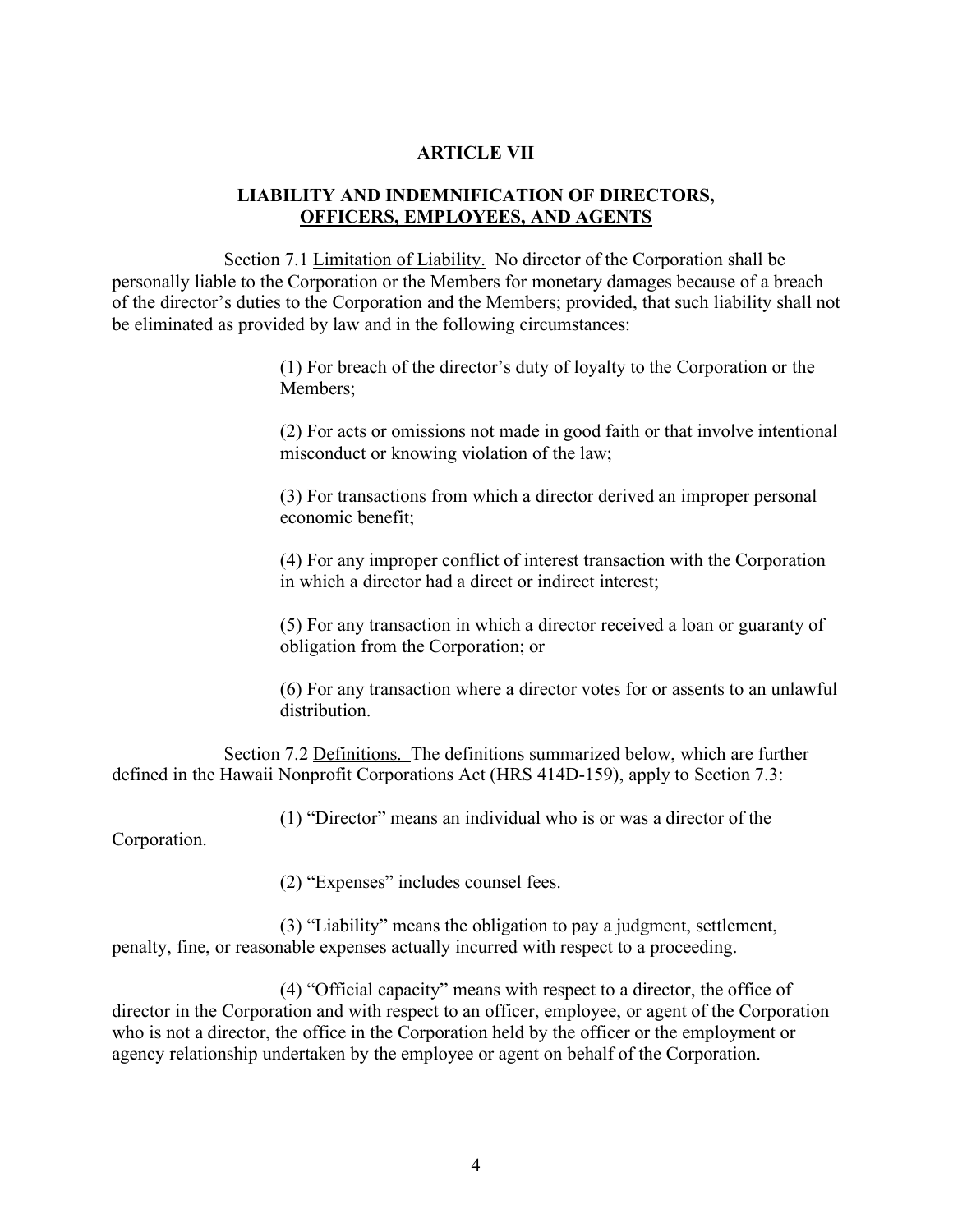(5) "Party" includes an individual who was, is, or is threatened to be made a named defendant or respondent in a proceeding.

(6) "Proceeding" means any threatened, pending, or completed action, suit, or proceeding whether civil, criminal, administrative, or investigative and whether formal or informal.

Section 7.3 Indemnification. The Corporation may indemnify and advance expenses to an officer, employee, or agent of the Corporation who is not a director to the same extent as a director. An officer of the Corporation who is not a director is further entitled to mandatory indemnification under Section 7.3(3) and is entitled to apply for court-ordered indemnification under Section 7.3(5) to the same extent as a director.

(1) Authority to Indemnify. Except in connection with a proceeding by or in the right of the Corporation or in any other proceeding in which the director was found liable on the basis of the director's improper receipt of a personal benefit (more particularly described below), the Corporation shall indemnify a former or current director made a party to a proceeding against liability if the individual:

(a) Acted in good faith, and

(b) In a manner the individual reasonably believed (i) in the case of conduct in an official capacity, that the conduct was in the Corporation's best interests or (ii) in all other cases, that the conduct, at a minimum, did not oppose the Corporation's best interests, and

(c) With respect to a criminal proceeding, that the individual had no reasonable cause to believe the conduct was unlawful.

 A director's conduct with respect to an employee benefit plan for a purpose the director reasonably believed to be in the interests of the participants in and beneficiaries of the plan is conduct that satisfies the requirements of Subsection (1)(b)(ii), above. The termination of a proceeding by judgment, order, settlement, conviction, or upon a plea of nolo contendere or its equivalent, is not by itself determinative of a director's failure to meet the standard of conduct described in this Section.

 The Corporation may not indemnify a director's liability where such liability has been determined in connection with a proceeding by or in the right of the Corporation or in any other proceeding whether or not involving action in an official capacity, in which the director was found liable on the basis of the director's improper receipt of a personal benefit. Indemnification permitted in connection with a proceeding by or in the right of the Corporation is limited to reasonable expenses incurred in connection with the proceeding.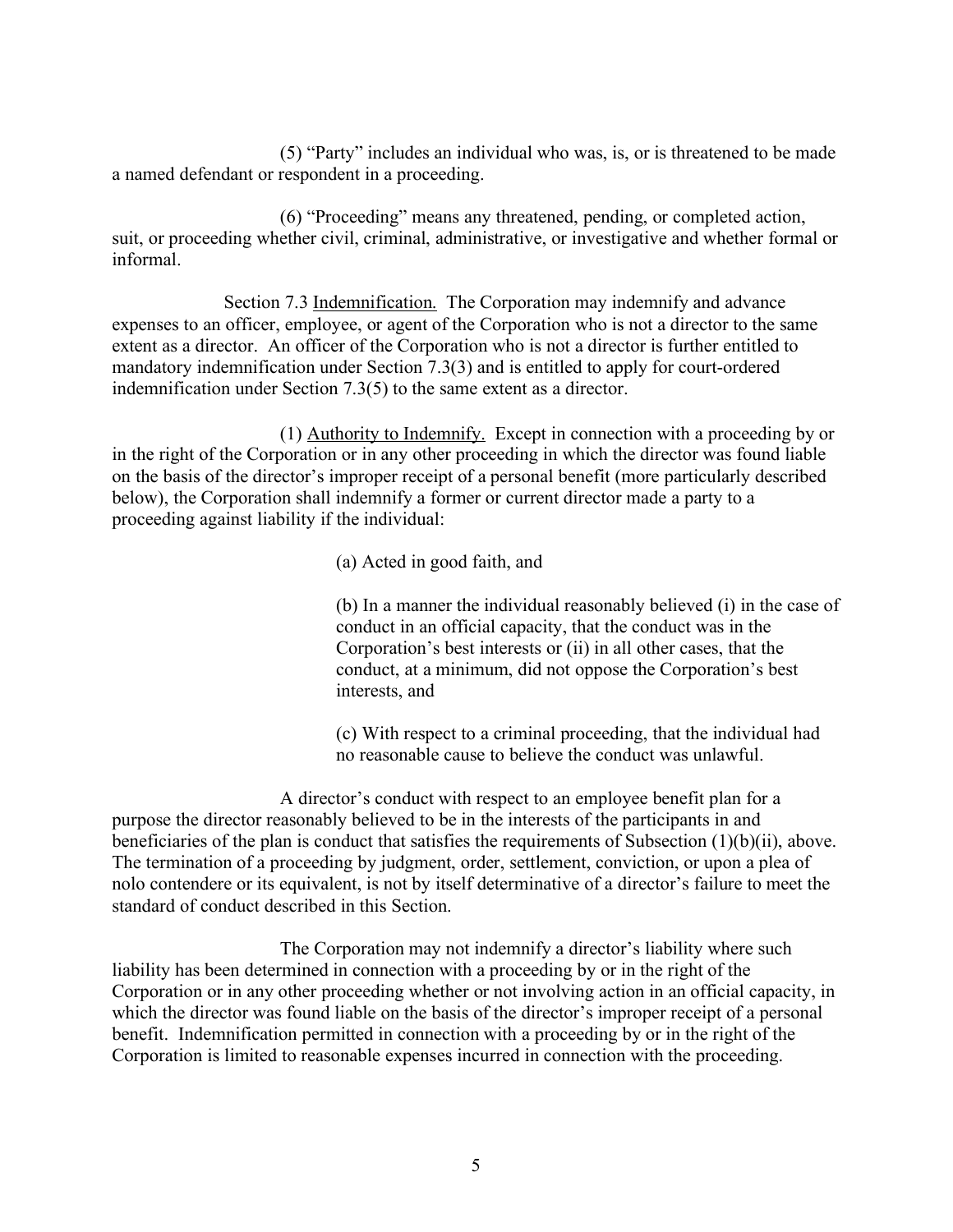The Corporation shall only indemnify a director under this Section 7.3(1) if authorized in the specific case after a determination has been made that the director has met the standard of conduct set forth herein under Section 7.3(4).

(2) Advancement of Expenses. Before a final decision is made in a proceeding, the Corporation may advance funds to pay for or reimburse the reasonable expenses incurred by a director who is a party to the proceeding, provided that (a) the director gives the Corporation a written affirmation of the director's good faith belief that the director has met the standard of conduct described in Section 7.3(1), above, (b) agrees in writing to repay the advance if it is ultimately determined that the director did not meet the standard of conduct, and (c) the individuals making the determination, determine that the facts then known do not preclude indemnification. Such determinations and authorizations under this Section shall be made in the manner described in Section 7.3(4), below.

(3) Mandatory Indemnification. The Corporation shall indemnify a director who was wholly successful, on the merits or otherwise, in the defense of any proceeding to which the director was a party because the director is or was a director of the Corporation against reasonable expenses incurred in connection with the proceeding.

(4) Determination/Authorization of Indemnification. Unless otherwise indicated or required by law, the Corporation shall make indemnification payments under Sections 7.3(1) and (2), above, only if authorized in the specific case upon a determination that the director seeking indemnification has met the standard of conduct required in those sections. The determination shall be made (a) by the Board of Directors by a majority vote of a quorum consisting of directors who are not at the time parties to the proceeding, or (b) if such quorum is not obtainable, by a majority vote of a committee duly designated by the Board (in which designation directors who are parties may participate) consisting solely of two or more directors not at the time parties to the proceeding, or (c) if a committee cannot be designated, by special legal counsel selected by the Board or its committee in the manner prescribed in Subsections (a) or (b), or a majority vote of the full Board (in which selection directors who are parties may participate), or (d) the determination shall be made by the Members but directors who are at the time parties to the proceeding may not vote on the determination.

 Authorization of indemnification and evaluation as to reasonableness of expenses shall be made in the same manner as the determination that indemnification is permissible, except that if special legal counsel makes the determination, authorization of indemnification and evaluation as to reasonableness of expenses shall be made by those entitled under Subsection (c) to select counsel.

 (5) Court-Ordered Indemnification. A director who is a party to a proceeding may apply for indemnification to the court conducting the proceeding or another court of competent jurisdiction. On receipt of the application, the court after giving any notice it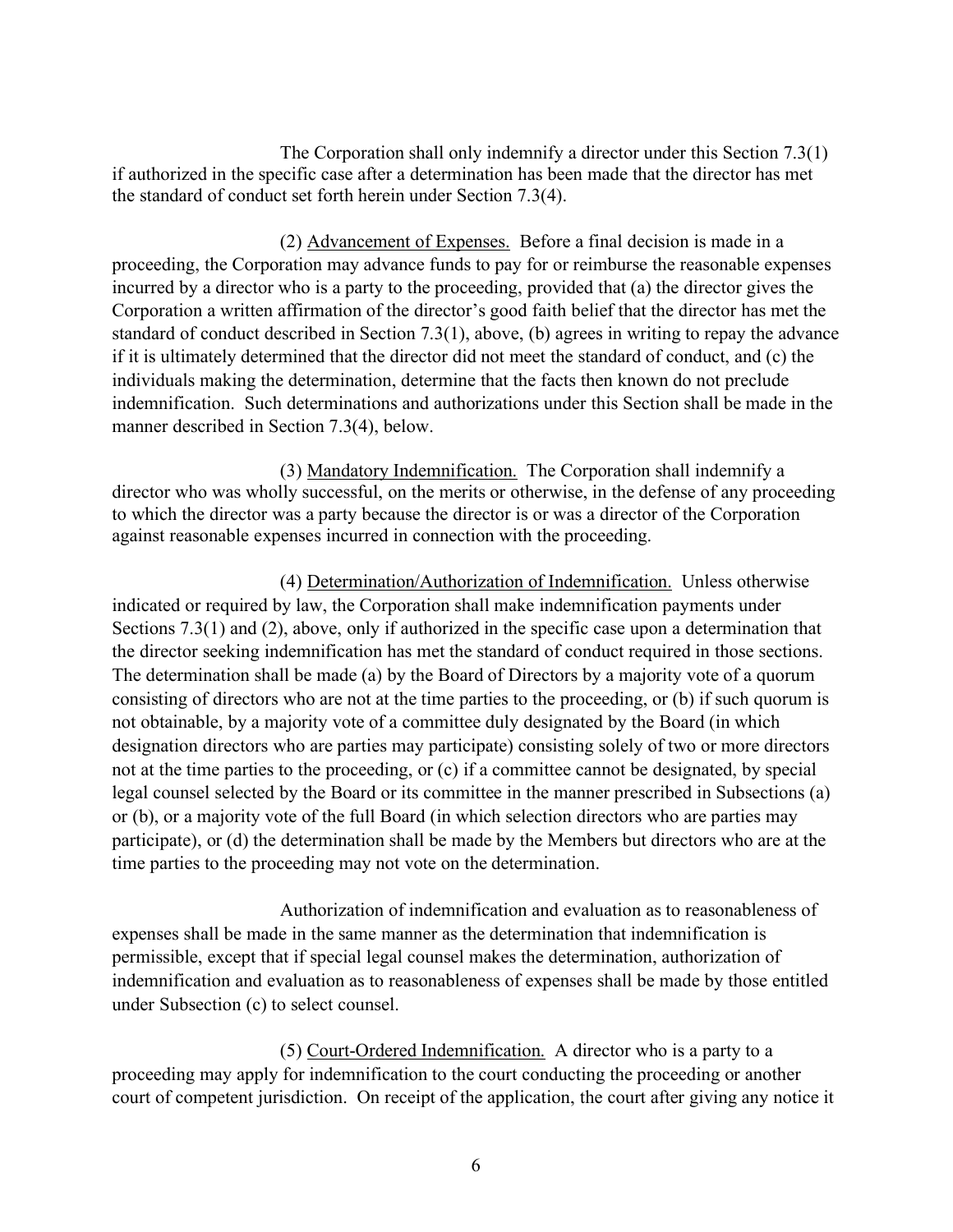considers necessary may order indemnification in an amount it considers proper if it determines (a) that the director is entitled to mandatory indemnification under Section 7.3(3), in which case the court shall also order the Corporation to pay the director's reasonable expenses incurred to obtain court-ordered indemnification, or (b) the director is fairly and reasonably entitled to indemnification under all the relevant circumstances, whether or not the director met the standard of conduct set forth in Section 7.3(1), above, or was found liable in connection with a proceeding by or in the right of the Corporation, or any other proceeding whether or not involving action in an official capacity, in which the director was found liable on the basis of the director's improper receipt of a personal benefit, but if the director was found liable indemnification is limited to reasonable expenses incurred.

(6) Director as a Witness in a Proceeding. This Section 7.3 shall not limit the Corporation's power to pay or reimburse expenses incurred by a director in connection with appearing as a witness in a proceeding at a time when the director has not been made a named defendant or respondent to the proceeding.

 (7) Insurance. The Corporation may purchase and maintain insurance on behalf of an individual who is or was a director, officer, employee, or agent of the Corporation against liability asserted against or incurred by the individual in that capacity.

#### **ARTICLE VIII**

#### **MEMBERSHIP**

 The Corporation will have Members. The Members shall consist of the following two classes of Membership: Individual Membership and Institutional Membership. All Members in good standing shall enjoy all the benefits of Membership, with such limitations as described in the bylaws and determined by the Board of Directors, and have the right to vote on matters submitted to a vote of the Members. Members who are not in good standing shall not enjoy the benefits of Membership and not have a right to vote on matters submitted to a vote of the Members.

#### **ARTICLE IX**

#### **CORPORATE LIABILITY**

The property of the Corporation shall alone be available in law for the debts and liabilities of the Corporation. The directors and officers of the Corporation shall incur no personal liability for said debts and liabilities by reason of such positions, except as otherwise provided by law.